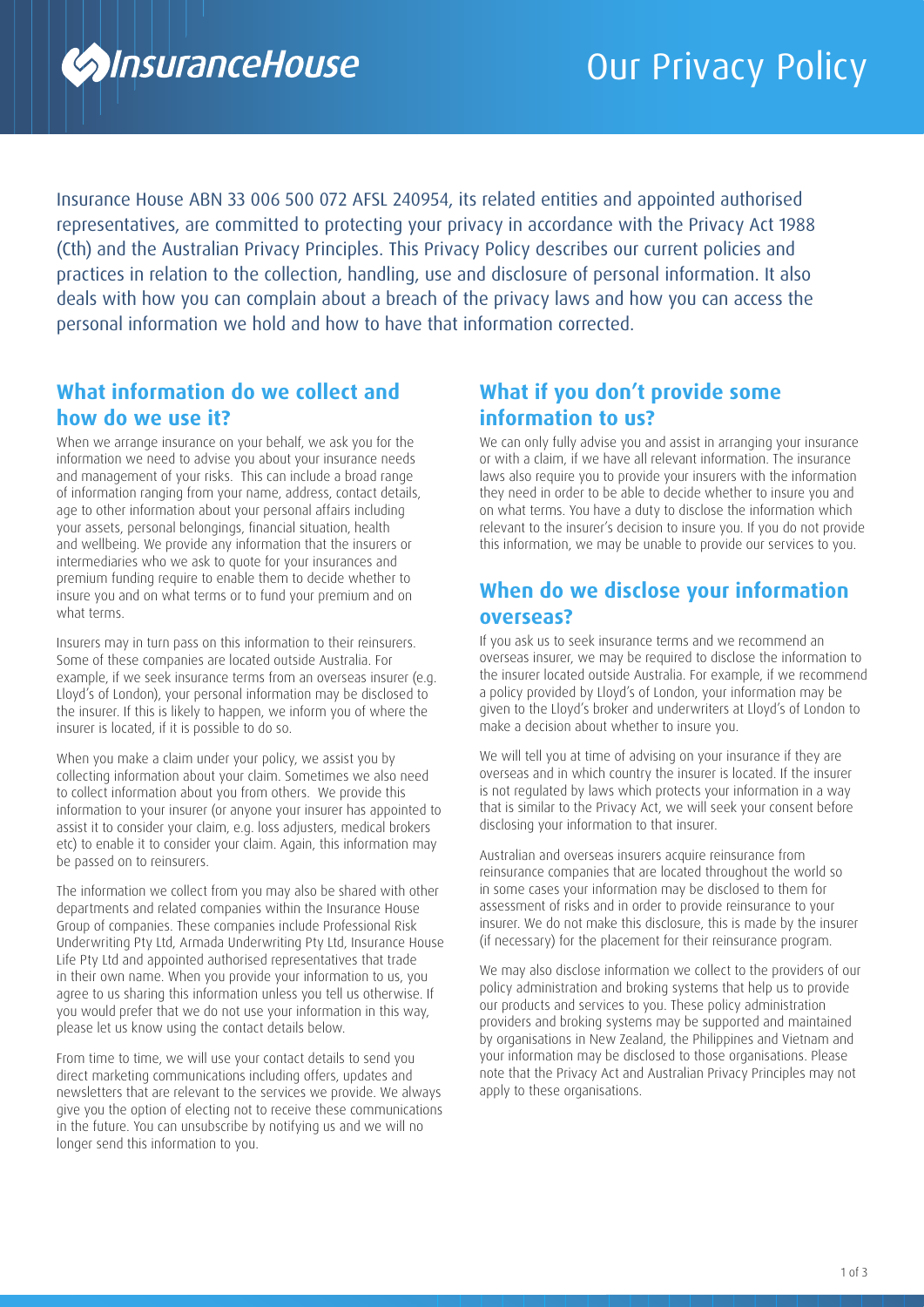# **How do we hold and protect your information?**

We strive to maintain the reliability, accuracy, completeness and currency of the personal information we hold and to protect its privacy and security. We keep personal information only for as long as is reasonably necessary for the purpose for which it was collected or to comply with any applicable legal or ethical reporting or document retention requirements.

We hold the information we collect from you initially in a working file, which when completed is electronically imaged and stored, after which any paper is destroyed in our onsite shredder. In some cases, your file is archived and sent to an external data storage provider for a period of time. We only use storage providers located in Australia who are also regulated by the Privacy Act.

We ensure that your information is safe by protecting it from unauthorised access, modification and disclosure. We maintain physical security over our paper and electronic data and premises, by using locks and security systems. We also maintain computer and network security; for example, we use firewalls (security measures for the Internet) and other security systems such as user identifiers and passwords to control access to computer systems where your information is stored.

# **Will we disclose the information we collect to anyone?**

We do not sell, trade, or rent your personal information to others.

We may need to provide your information to contractors who supply services to us, e.g. to handle mailings on our behalf, external data storage providers or to other companies in the event of a corporate sale, merger, re-organisation, dissolution or similar event. We may also disclose information we collect to the providers of our policy administration and broking systems that help us to provide our products and services to you. However, we will take reasonable measures to ensure that they protect your information as required under the Privacy Act.

We may provide your information to others if we are required to do so by law, you consent to the disclosure or under some unusual other circumstances which the Privacy Act permits.

## **How can you check, update or change the information we are holding?**

Upon receipt of your written request and enough information to allow us to identify the information, we will disclose to you the personal information we hold about you. We will also correct, amend or delete any personal information that we agree is inaccurate, irrelevant, out of date or incomplete.

If you wish to access or correct your personal information please write to our Privacy Officer at:

Email: [privacy@ihgroup.com.au](mailto:privacy%40ihgroup.com.au?subject=)

Mail: Insurance House Pty Ltd Level 3, 100 Wellington Parade East Melbourne Victoria 3002

We do not charge for receiving a request for access to personal information or for complying with a correction request. Where the information requested is not a straightforward issue and will involve a considerable amount of time then a charge will need to be confirmed for responding to the request for the information.

In some limited cases, we may need to refuse access to your information or refuse a request for correction. We will advise you as soon as possible after your request if this is the case and the reasons for our refusal.

## **What happens if you want to complain?**

If you have concerns about whether we have complied with the Privacy Act or this privacy Policy when collecting or handling your personal information, please write to our Complaints Officer at:

Email: [complaints@ihgroup.com.au](mailto:complaints%40ihgroup.com.au?subject=) 

| Mail: | Insurance House Pty Ltd        |
|-------|--------------------------------|
|       | Level 3, 100 Wellington Parade |
|       | East Melbourne Victoria 3002   |

Your complaint will be considered by us through our internal complaints resolution process and we will try to respond with a decision within 30 days of you making the complaint.

For further information about our Complaints handling process see our website.

## **Your consent**

By asking us to assist with your insurance needs, you consent to the collection and use of the information you have provided to us for the purposes described above.

## **Website information and content.**

The information provided on our websites does not cover all aspects of the law on the relevant subject matter. Professional advice should be sought before any action is taken based upon the matters described and discussed on this site.

To the extent permitted by law, we make no representations about the suitability of the content of the sites for any purpose. All content is provided without any warranty of any kind. We disclaim all warranties and conditions with regard to the content, including but not limited to all implied warranties and conditions of fitness for a particular purpose, title and non-infringement.

We will not be liable for any damages or injury caused by, including but not limited to, any failure of performance, error, omission, interruption, defect, delay in operation of transmission, computer virus, or line failure. To the extent permitted by law we will not be liable for any damages or injury, including but not limited to, special or consequential damages that result from the use of, or the inability to use, the materials in the sites.

We believe the content of our sites to be accurate, complete and current, however there are no warranties as to the accuracy, completeness or currency of the content. It is your responsibility to verify any information before relying on it. The content of our websites may include technical inaccuracies or typographical errors.

We reserve the right to modify the content of this site from time to time.

#### **Anonymous data**

We use technology to collect anonymous information about the use of our website, for example when you browse our websites our service provider logs your server address, the date and time of your visit, the pages and links accessed and the type of browser used. It does not identify you personally and we only use this information for statistical purposes and to improve the content and functionality of our websites, to better understand our clients and markets and to improve our services.